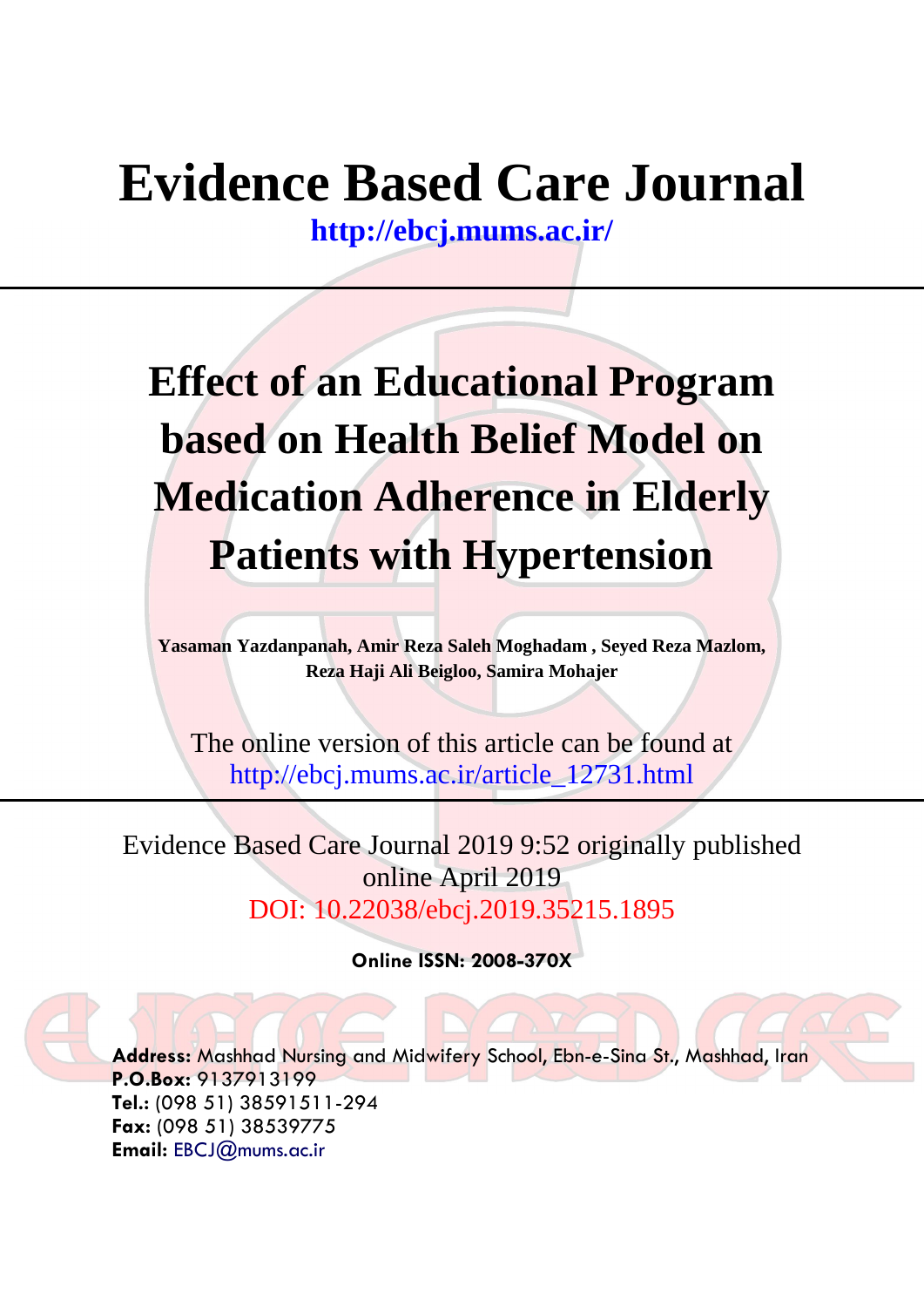

**Evidence Based Care Journal** 

Original Article



### **Effect of an Educational Program based on Health Belief Model on Medication Adherence in Elderly Patients with Hypertension**

Yasaman Yazdanpanah<sup>1</sup>, Amir Reza Saleh Moghadam<sup>2</sup>, Seyed Reza Mazlom<sup>3</sup>, Reza Haji Ali Beigloo<sup>4</sup>, Samira Mohajer<sup>5\*</sup>

**Received**: 02/11/2018 **Accepted**: 17/04/2019

Evidence Based Care Journal, 9 (1): 52-62

### **Abstract**

**Background:** Aging population growth is accompanied by the risk of cardiovascular diseases and hypertension. Medication nonadherence is one of the problems affecting patients, especially elderly individuals with high blood pressure.

**Aim:** The present study aimed to determine the effect of an educational program based on the Health Belief Model (HBM) on medication adherence in older adults suffering from hypertension.

**Methods:** This randomized controlled clinical trial was conducted on 60-year-old elderly people referring to health centers in Mashhad, Iran, during 2017. To this end, the intervention group received education on medication adherence while the control group was only subjected to typical routine services. The data were analyzed in SPSS Software (Version 20) through the independent t-test, Chisquare test, and Fisher's exact test.

**Results:** The mean ages of the participants in the intervention and control groups were  $69.1 \pm 8.3$  and  $63.9\pm6.7$  years, respectively. The post-test mean score of medication adherence obtained by the intervention group was  $6.7\pm0.5$  that was significantly higher than that of the control group (3.7 $\pm$ 1.0) (P˂0.001). Moreover, the mean score of medication adherence in the intervention group had significantly increased in the post-test phase (P˂0.001) based on the within-group results of the paired t-test.

**Implications for Practice:** The HBM might improve medication adherence in elderly individuals with hypertension by changing their beliefs. Therefore, it was recommended to use this model for teaching self-care to older adults suffering from chronic illnesses and also in other senior healthcare centers.

**Keywords:** Education, Elderly, Health Belief Model, Hypertension, Medication Adherence

\* Corresponding author, Email: [Mohajers2@mums.ac.ir](mailto:Mohajers2@mums.ac.ir)

<sup>1.</sup>Msc of Geriatric Nursing, School of Nursing and Midwifery, Mashhad University of Medical Sciences, Mashhad, Iran.

<sup>2.</sup>Assistant Professor, Nursing and Midwifery Care Research Center, Mashhad University of Medical Sciences, Mashhad, Iran

<sup>3.</sup>Instructor, Nursing and Midwifery Care Research Center, Mashhad University of Medical Sciences, Mashhad, Iran

<sup>4.</sup>Msc of Medical Surgical Nursing, School of Nursing and Midwifery, Mashhad University of Medical Sciences, Mashhad, Iran.

<sup>5.</sup>PhD Candidate, Instructor in Gerontological Nursing , Nursing and Midwifery Care Research Center, Mashhad University of Medical Sciences, Mashhad, Iran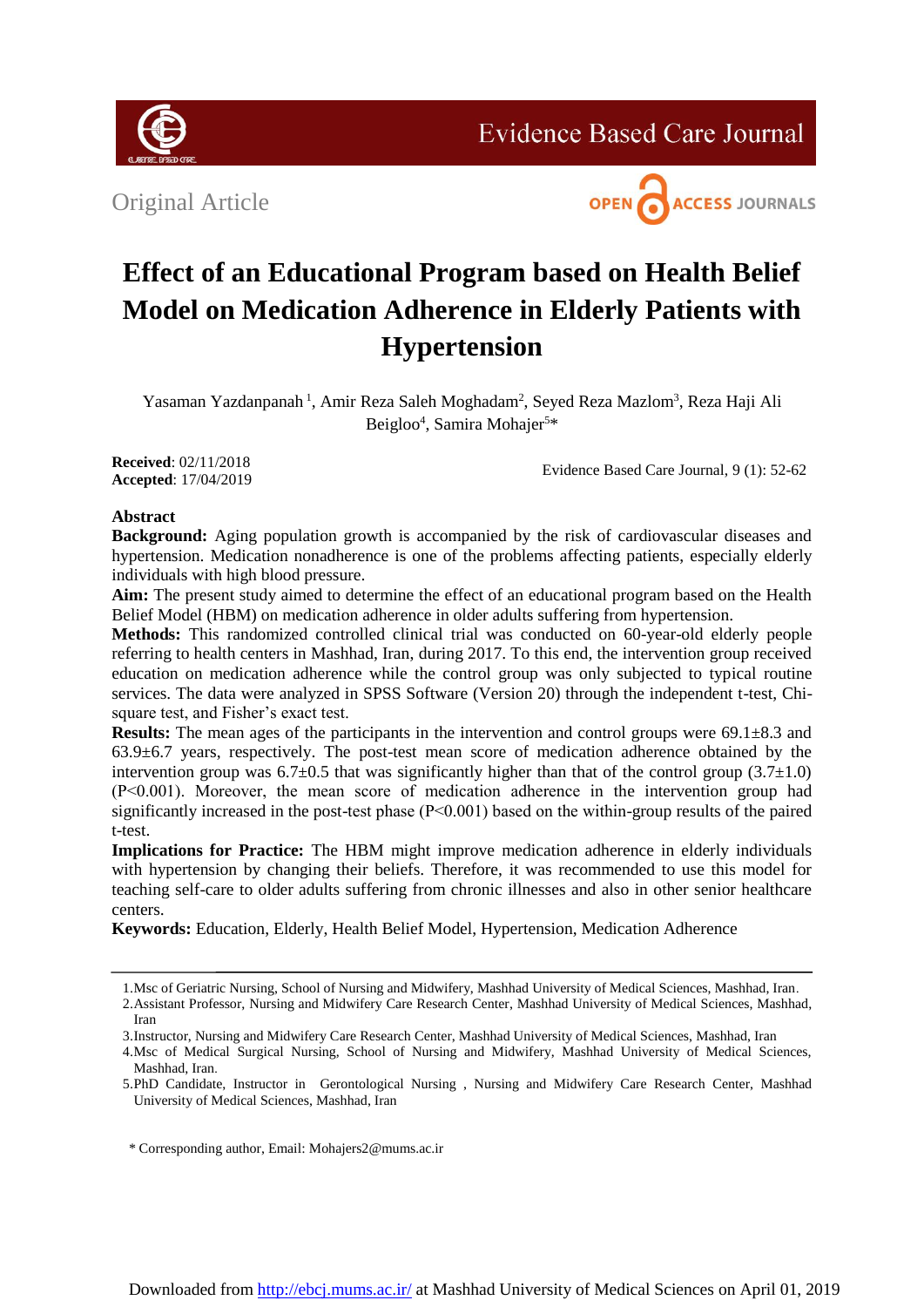#### **Introduction**

Increased life expectancy and reduced fertility rate have led to aging population growth all over the world. Therefore, the phenomenon of aging is assumed to be the result of medical and health-related advances within the second half of the 20th century (1). As released by the United Nations (UN), the total number of the elderly population across the world in 2009 was about 740 million individuals and it will reach 2 billion people by 2050 (2). According to the general census of population and housing in Iran in 2016, approximately 9.27% of the population included individuals aged over 60 years (3). Furthermore, it has been predicted that by 2025 and 2050, more than 10% and 21-25% of Iran's population will be comprised of older adults (3, 4). Given that increased elderly population is considered as an achievement, it has oriented approaches adopted by researchers and experts towards putting more emphasis on the importance of focusing on the health status of this age group as well as securing the necessary facilities to provide special services in this domain (5). This issue also requires conditions that enable older adults to live a healthy and enjoyable life in these times with minimal side effects (6). This results from numerous illnesses causing disabilities in individuals' performance, especially the elderly, which can make them ask for help and even have a sense of dependency (7). The results of previous studies have indicated that quality of life in old age has reduced due to multiple causes, including physical inactivity and high blood pressure (8, 9). In this respect, hypertension has affected 1.8 billion individuals in the world in a way that 50% of them are not aware of this condition and only 25% of patients are endowed with such awareness. Unfortunately, they lack the necessary information regarding illness prevention and control and this issue has placed 75% of the population affected with hypertension at the risk of cardiovascular disease, heart failure or stroke, kidney failure, liver failure, and even sudden death (10). Related studies in Iran have similarly demonstrated that 48.1% of patients suffering from high blood pressure are undergoing treatments and only 21.3% of them are under control. However, there is the assumption that about half of the patients receiving hypertension medications do not continue their treatments for one year (11).

Medication adherence refers to compliance with prescribed medicines provided to patients by medical staff followed by the use of the full dose of the medication. The amount of non-adherence with antihypertensive medications has been also reported high and one of the main reasons is poor blood pressure control. Moreover, stroke is considered as one of the symptoms of hypertensive failure (12). Researchers have also found that having a strong belief about the necessity of medications can predict reports of higher rates of medication adherence. Education about medications and the number of prescribed ones can significantly help with medication adherence (13). Studies have revealed that proper use of medicines and medication adherence by elderly patients depends on their beliefs about the effectiveness of the medications prescribed. The results of previous investigations have also indicated that the elderly affected with hypertension have a low rate of adherence to the medication regimen. In this respect, Lo et al. (2016) conducted a study on adherence to hypertension medications in the elderly with high blood pressure in Hong Kong. The results revealed that more than half of these individuals (55.9%) reported low rates of adherence to treatment. In this respect, seniority, living alone, and perceptions of treatment control were independently accompanied by greater adherence to treatment. In this study, it was proved that unmarried older adults in China were more likely to adhere to a treatment that could determine the effect of cultural factors on adherence rates (14). Therefore, it was essential to educate these people to be more susceptible to adherence to their treatment program. In another study, it was observed that perceptions of people about an illness, their understanding of illness burden, and their beliefs about medications could play important roles in predicting medication adherence. Therefore, the more the perceptions of the threats of the illnesses, the stronger the rate of medication adherence. Proper understanding of these factors could also contribute to future interventions (15). Accordingly, caregivers were required to provide information on illness conditions for patients receiving healthcare services. Educational interventions could further provide an opportunity to influence patients' attitudes about treatment and increasing their medication adherence (16). It should be noted that medication adherence, especially in patients with chronic illnesses, is of utmost importance since such conditions have a progressive trend and low rate of adherence leads to their progression, reduced quality of life, and ultimately failed treatment. As a result, appropriate educational interventions can increase medication adherence in the elderly as well as patients with chronic illnesses (15). One of the most important models utilized for investigating changes in behaviors and illness prevention in older adults is the Health Belief Model (HBM) which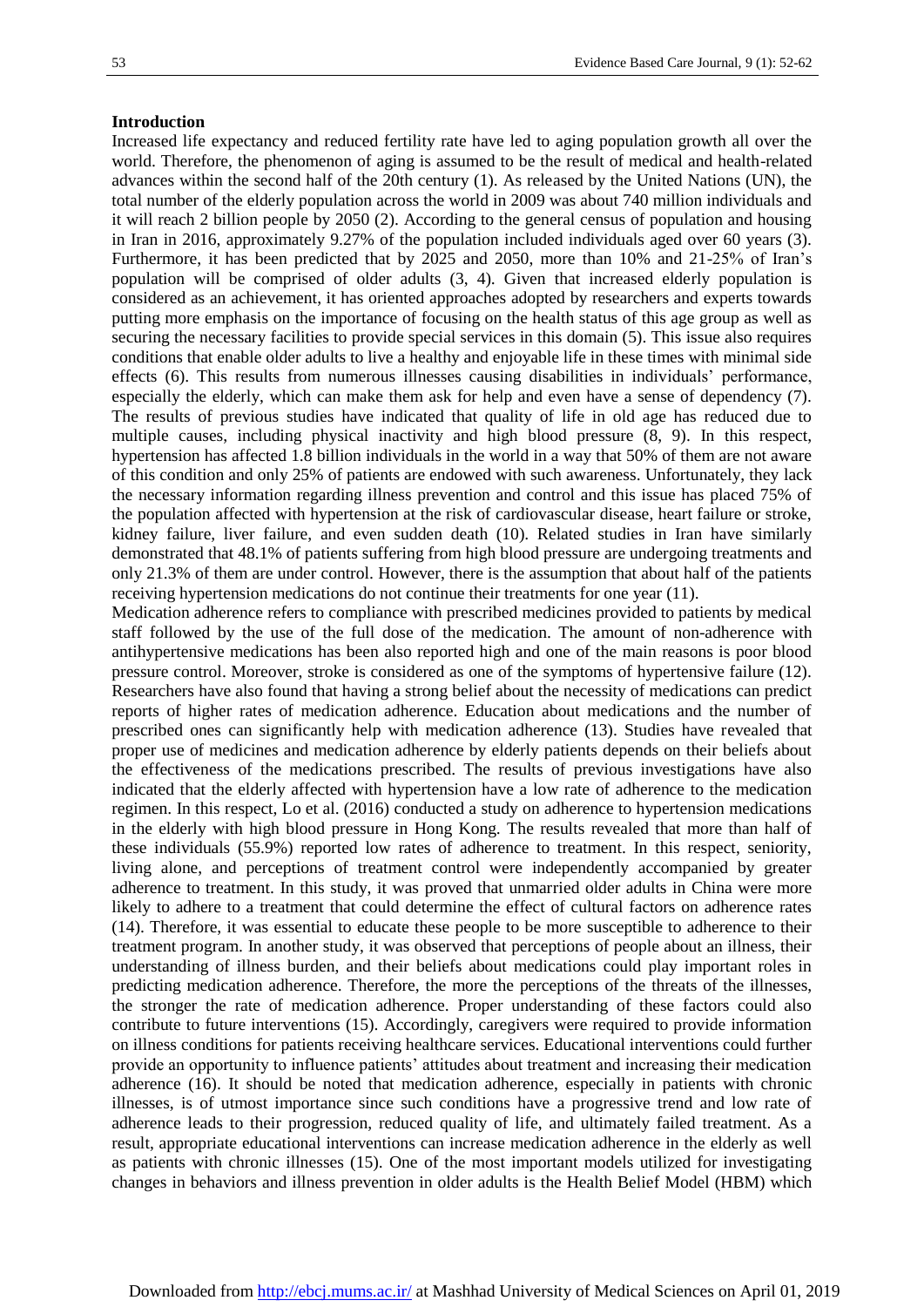can prevent behaviors that trace back to individuals' beliefs and is also considered as one of the common theories within research on health-related behaviors (17). According to this model, preventive behaviors are based on individuals' beliefs mostly addressing those who suffer from a health problem. Moreover, individuals' perceptions of these problems are measured and their behaviors are assessed in terms of prevention or management of this problem (18). This model includes the constructs of perceived susceptibility, perceived severity, perceived benefits, perceived barriers, stimulus or cue to action, and self-efficacy (10). In this model, it is necessary to encourage individuals affected with hypertension to become susceptible to the risks threatening their health status and also perceive the severity of the illness in order to change their lifestyle (18). Recent studies have shown that when people are concerned about the negative effects of medications, they are less likely to show medication adherence and this is described with the HBM that illustrates the benefits and barriers of medication use (13). The results of the study by Yue et al. (2014) also revealed that the implementation of educational interventions based on the HBM could improve patients' adherence to hypertension medications (19). Due to suffering from several chronic illnesses as well as simultaneous use of some medications, the elderly are affected by risks and side effects of medicines. Therefore, medication adherence in older adults and attention to prevention and control of complications and different illnesses are of great importance. Based on the results of previous investigations, the most common self-care problems experienced by the elderly have been associated with inadequate education to this population (20). Accordingly, needs-based patient education has been one of the important duties of geriatric nurses (21). However, few studies have been conducted on the role of educational interventions based on a model of health behavior change in the domain of geriatric nursing. Therefore, it seems that appropriate educational interventions can improve medication adherence in the elderly and patients with chronic illnesses. Statistics provided in this respect have also emphasized greater attention to cardiovascular risk factors as well as the importance of primary prevention in Iran more than ever before. Therefore, the present study was to determine the effect of an educational program based on the HBM on medication adherence in elderly patients with hypertension.

#### **Methods**

This study was a two-group randomized controlled clinical trial on 60-year-old elderly patients with hypertension referring to health centers located on western parts of Mashhad, Iran, during September 2017. Moreover, all participants met the inclusion criteria. The inclusion criteria were: 1) the age of 60 years or over, 2) reading and writing literacy, 3) history of visits by the elderly at least in the past 6 months, 4) history of hypertension based on self-reports and history of health records, 5) history of at least 6 months of hypertension medication use on a daily basis, and 6) lack of psychological-cognitive disorders approved by a psychiatrist. On the other hand, the older adults who: 1) were unwilling to continue the study, 2) did not attend in more than two educational sessions, and 3) suffered from no acute illnesses or hospitalization were excluded from the study. The participants were then randomly allocated to the intervention or control group using a drawing method. For the purpose of randomized allocation, the words "intervention" and "control" were written on the same pieces of papers and cast in a box. Subsequently, each of the samples meeting the inclusion criteria was asked to choose one of the papers. Accordingly, based on the words written on the selected papers, the elderly were placed in the intervention or control groups. This procedure continued until half of the older adults in each center was put in the study groups. Therefore, the participants were selected equally from both centers and this process continued to complete the sample size in both groups. In order not to distribute the transmission of information between both groups, the intervention group was scheduled to attend the center in the middle of the morning and there was a one-hour interval until the completion of routine programs of the center. Accordingly, the elderly individuals in the control group had left the center and then the intervention group could receive the given education.

The minimum sample size was calculated from the formula of "comparing two independent-sample population means". To obtain the mean score of medication adherence, a pilot study was conducted on 20 elderly individuals (10 people in each group). As a result, the sample size with the confidence level of 95% and the test power of 80% was estimated by 26 individuals in both groups. With regard to the sample attrition, 30 people in each group and a total number of 60 individuals were examined with no sample loss in the present study.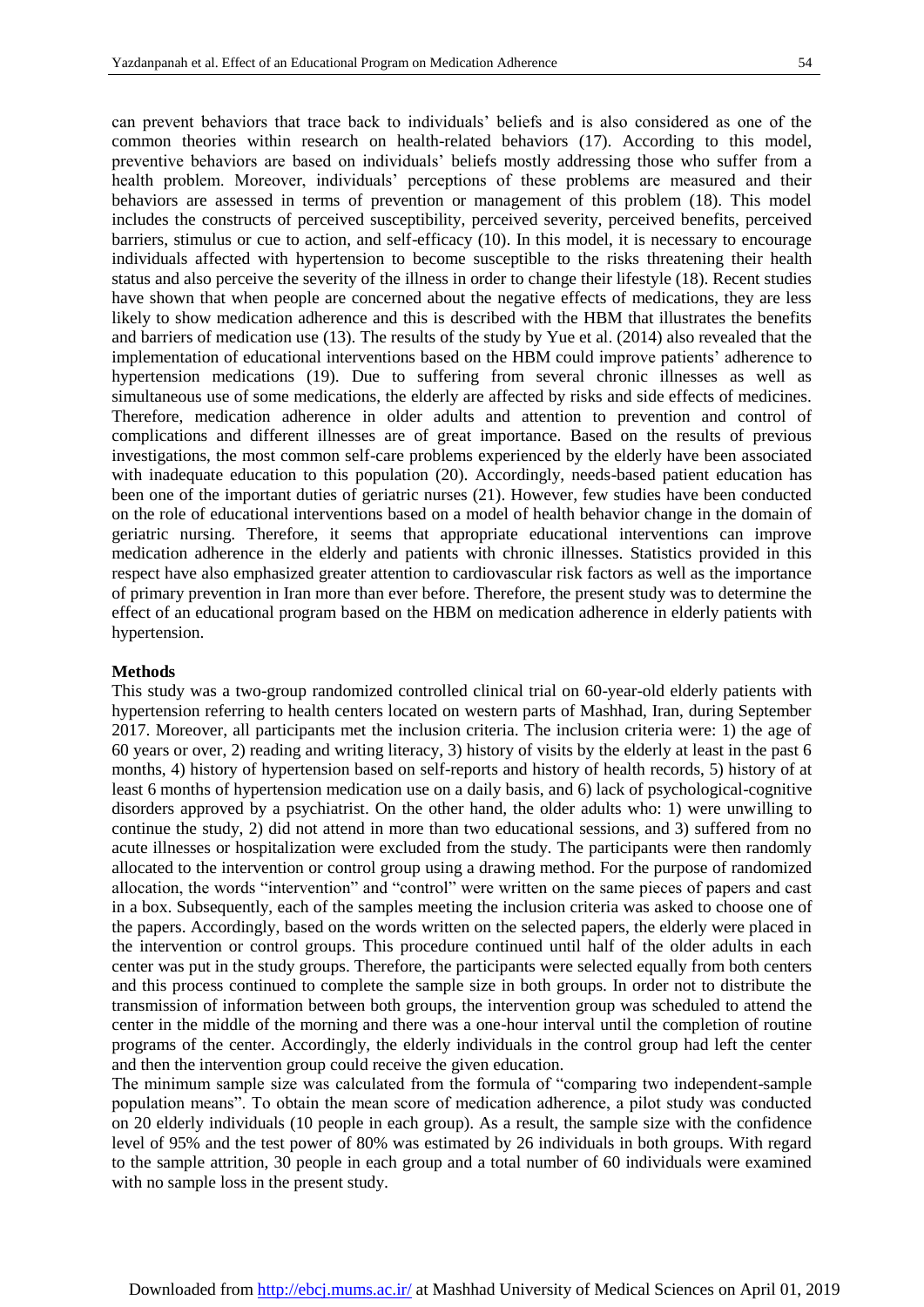The research instruments consisted of a demographic-medical information questionnaire and MMAS-8. The demographic-medical information questionnaire included 8 completion and multiple-choice items about age, gender, level of education, occupation, marital status, and history of hypertension in close family members. Content validity method was used to confirm the validity of the given questionnaire. To this end, after the development of the questionnaire, it was submitted to 10 professors and experts including a supervising professor and specialist advisors as well as faculty members of the School of Nursing and Midwifery for evaluation. The instrument was then administered after considering the necessary suggestions and revisions. The MMAS-8 was comprised of 8 items, with 7 Yes (score one)-No (score zero) items and 1 Likert-type score item ranged from 0 to 8. Accordingly, a score of less than 6 indicated a low rate of medication adherence, scores of 6 to 8 represented a moderate rate of adherence, and score 8 showed a high rate of adherence. Psychometric analysis of the Persian version of this questionnaire was conducted by Moharamzad et al. (2015) and its reliability was confirmed using internal consistency with Cronbach's coefficient alpha of 0.69 (22) which had been frequently used in domestic studies. In addition, the test-retest method was utilized in order to ensure the reliability of this instrument in the present study. Therefore, the questionnaire was given to volunteering for older adults in a pilot study. After one week, the questionnaire was returned to the same participants, and the correlation between two medication adherence measures was calculated using the Pearson correlation coefficient and its reliability was confirmed by r=0.86. Before starting the intervention and after obtaining informed consent from the elderly of both study groups, the demographic-medical information questionnaire, and subsequently, the MMAS-8 were completed by the elderly.

The intervention included 8 educational sessions for the intervention group based on the steps of the HBM. Each session was held in Danesh Amooz and Sadaf Health Centers near the elderly people's place of residence for one hour twice a week. The center was equipped with computer systems and projectors, and the sessions were administered by the researcher as the master student of Geriatric Nursing and supervised by the research team.

These two centers were located in the western parts of Mashhad, Iran, and they were considered among the largest senior healthcare centers in this city with thousands of older adults having health records. The educational content was also extracted following the review of accurate texts and the study of valid Persian and English sources based on the constructs of the model and supervised by a research team specializing in the field of Geriatrics and health models. Moreover, content validity was used to approve this intervention by 10 faculty members specializing in Geriatrics and health issues. In all the educational sessions, a specific time was devoted to asking questions and sometimes the elderly could write their questions and then discuss them. The sessions were usually held between the middle hours of the morning in order not to create problems in routine programs of the centers and avoid interruptions with lunch and rest hours of the elderly. For the purpose of reminding classroom timing and further coordination, phone monitoring was performed for the elderly. To show respect to the older adults and also to appreciate and encourage them for their attendance and active participation in the study sessions, they also received some typical gifts such as medication boxes. Table 1 displays the sessions which were held in the group.

| Table 1. Educational intervention sessions based on the Health Belief Model for the elderly with |  |
|--------------------------------------------------------------------------------------------------|--|
| hypertension                                                                                     |  |

| <b>Sessions</b> | Session topics                                                                                                                                                                           | Objectives     | Teaching methods                                                                                                                            | Duration   | Assignments                                                                                      |
|-----------------|------------------------------------------------------------------------------------------------------------------------------------------------------------------------------------------|----------------|---------------------------------------------------------------------------------------------------------------------------------------------|------------|--------------------------------------------------------------------------------------------------|
| First           | General introduction and description of<br>activities, explanation of research<br>objectives, the familiarity of patients<br>with hypertension                                           | Susceptibility | Lecture, question and answer, group<br>discussion, use of desirable role<br>behavior model using<br>supplementary tools and guide<br>sheets |            | Taking notes and<br>raising questions about<br>taking medications by<br>the elderly participants |
| Second          | Medication regimen and definitions for<br>medication beliefs and adherence in<br>patients, reviewing patients' attitudes on<br>medications and factors affecting<br>medication adherence | Susceptibility | Lecture, question and answer, group<br>discussion, use of desirable role<br>behavior model using<br>supplementary tools and guide<br>sheets | 60 minutes | Raising concerns about<br>taking medications,<br>group discussion, and<br>sharing experiences    |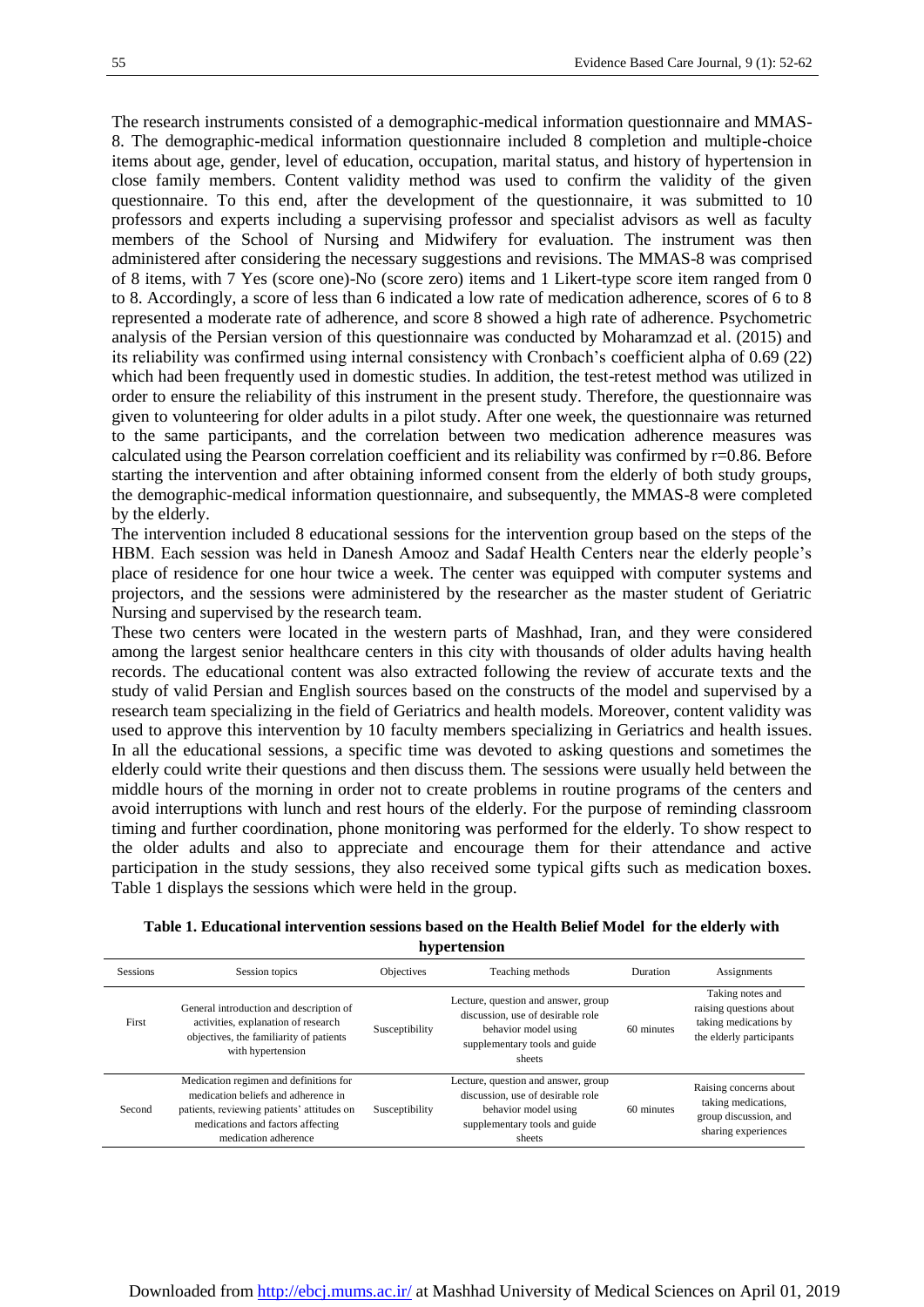| Third   | Education and emphasis on the proper<br>use of medications, as well as awareness<br>of concerns about medication use and<br>incidence of medication-related<br>complications                                                                                                                      | Perceived<br>severity and<br>susceptibility                               | Lecture, question and answer, group<br>discussion, use of desirable role<br>behavior model using<br>supplementary tools and guide<br>sheets  | 60 minutes | Writing down the<br>names of hypertension<br>medications during<br>educational sessions<br>along with repetitions<br>and practices to know<br>them                                                                                    |
|---------|---------------------------------------------------------------------------------------------------------------------------------------------------------------------------------------------------------------------------------------------------------------------------------------------------|---------------------------------------------------------------------------|----------------------------------------------------------------------------------------------------------------------------------------------|------------|---------------------------------------------------------------------------------------------------------------------------------------------------------------------------------------------------------------------------------------|
| Fourth  | Understanding complications of poor<br>blood pressure control as a result of<br>medication non-adherence                                                                                                                                                                                          | Teaching<br>perceived<br>severity and<br>susceptibility                   | Lecture, question and answer, group<br>discussion, use of desirable role<br>behavior model using<br>supplementary tools and guide<br>sheets  | 60 minutes | Discussing teaching<br>experiences about<br>medications by the<br>treatment team in the<br>past                                                                                                                                       |
| Fifth   | Teaching about barriers, such as<br>concerns about medication dependence<br>and side effects, no use of medication<br>alternatives                                                                                                                                                                | Patient's<br>familiarity<br>with<br>perceived<br>benefits and<br>barriers | Lecture, question and answer, group<br>discussion, use of desirable role<br>behavior model using<br>supplementary tools and guide<br>sheets  | 60 minutes | Group discussion by<br>the elderly, writing<br>questions, reviewing<br>the names of<br>medications and their<br>complications, talking<br>about the experiences<br>of the elderly about the<br>past adverse effects of<br>medications |
| Sixth   | The familiarity of patients with<br>consequences of intentional changes in<br>medication regimen, complications and<br>consequences of arbitrary treatment                                                                                                                                        | Patient's<br>familiarity<br>with<br>perceived<br>benefits and<br>barriers | Lecture, question and answer, group<br>discussion, use of desirable role<br>behavior model using<br>supplementary tools and guide<br>sheets  | 60 minutes | Group discussion of the<br>elderly people about<br>early interventions in<br>the event of<br>hypertension,<br>discussion of barriers to<br>adherence                                                                                  |
| Seventh | How to adapt and manage patients with<br>hypertension, extracting participants'<br>attitudes about blood pressure                                                                                                                                                                                 | Promoted<br>self-efficacy                                                 | Lecture, question and answer, group<br>discussion, use of desirable role<br>behavior model using<br>supplementary tools and guide<br>sheets  | 60 minutes | Reviewing<br>medications, talking<br>about ways to cope<br>with medication-related<br>anxiety                                                                                                                                         |
| Eighth  | Reviewing the content, reaching general<br>conclusions about the topics of the<br>previous sessions, distributing pamphlets<br>and booklets, showing respect and<br>expressing gratitude to the elderly for<br>their participation in the study sessions<br>with the donation of medication boxes | Stimulus or<br>cue to action                                              | Lecture, question and answer, group<br>discussion, use of desirable role<br>behavior model use of<br>supplementary tools and guide<br>sheets | 60 minutes | Raising all remaining<br>questions                                                                                                                                                                                                    |

In the first session, education was started based on the steps of the HBM. First, a general overview and a description of the related activities were provided, patients' knowledge about blood pressure was examined and the patients were given a brief explanation of the research. Subsequently, the familiarity of the patients with hypertension was evaluated along with the patients' perceptions of blood pressure. In the second session, the concepts of medication burden and adherence were defined and the patients were provided with education about medication regimen. Afterward, the patients' viewpoints about medications and factors influencing adherence were examined with the aim of familiarizing them with the definitions of medication adherence and medication burden.

In the third session, education was provided aimed at raising susceptibility. To this end, proper use of medications was discussed as well as awareness of the concerns about medication use and the incidence of medication-related complications. Furthermore, the patients were also taught about different methods to remind the time of using types of medication with the goal of making patients susceptible. The issues which were further discussed included daily challenges of the participants and their awareness of the illness, severe complications of the illness, high importance of controlling the illness by medications, and the point that lack of illness control could have grave consequences. The fourth session aimed to teach perceived severity and susceptibility. The patients were also familiarized with complications due to inadequate control of blood pressure (perceived severity and susceptibility) as a result of medication non-adherence as well as the impact of medication adherence and medication burden on blood pressure control and the consequences of medicine abuse. Moreover, unwillingness to discontinue the use of medications, no doubt about continuing treatments, trust in doctor's prescriptions, and awareness regarding the fact that medications and non-natural substances were not harmful was discussed in the fourth session. The fifth session was associated with patients' familiarity with perceived benefits and barriers. During this session, barriers such as concerns about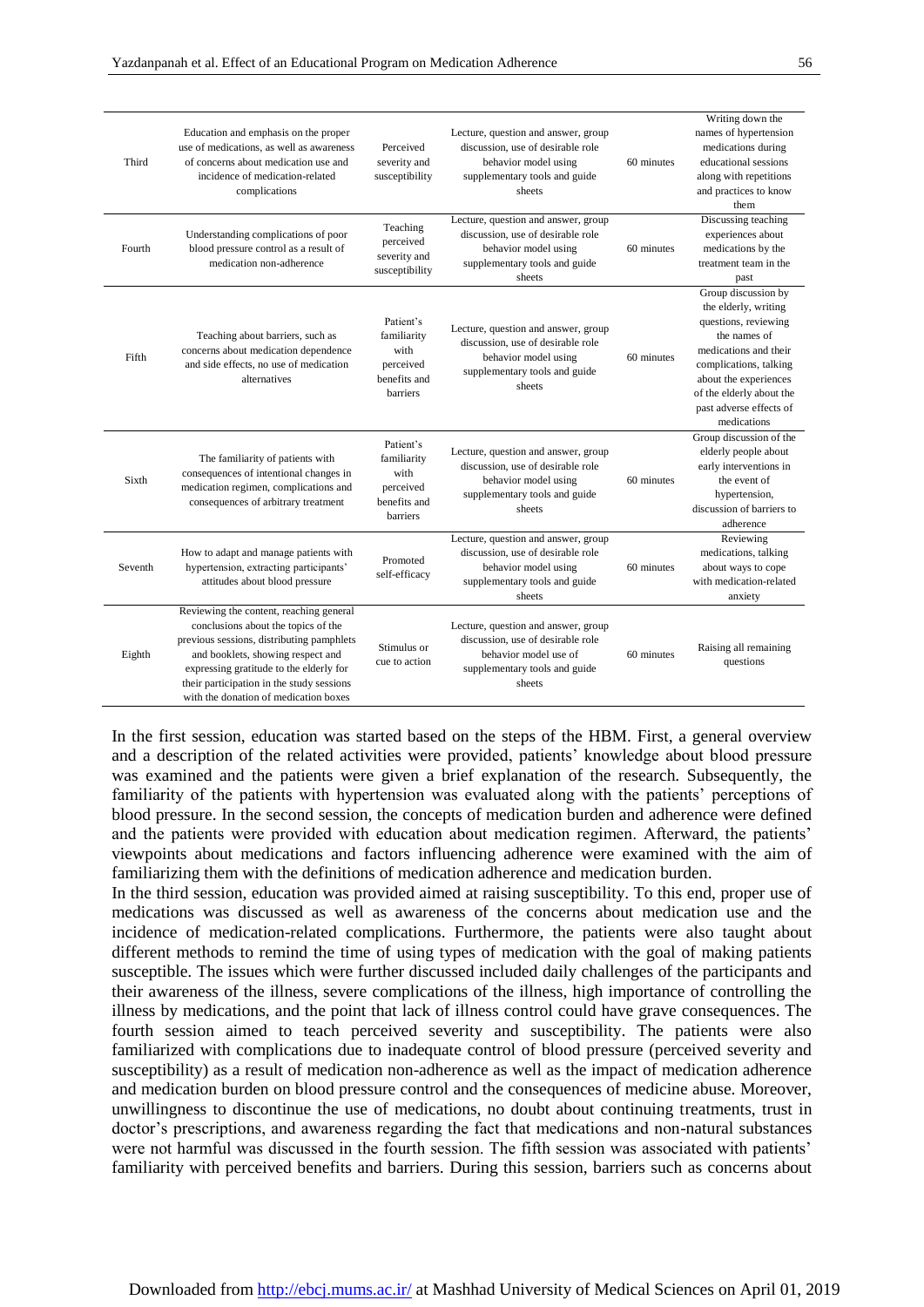medication dependency and complications, lack of medication substitutes (high-cost and chronic illnesses due to lack of medication use, awareness of illnesses caused by lack of hypertension control such as kidney failure and stroke), and familiarity with factors affecting medication adherence, such as family, radio and television, and health centers were delineated. Moreover, the other issues discussed in this session included benefits and barriers of medication adherence, achievement to satisfactory results, a sense of physical well-being and mental health, absence of long-term and hidden risks, as well as improvement of blood pressure. The sixth educational session was designed with the aim of familiarizing patients with perceived benefits and barriers. The content of this session included familiarity of patients with consequences of intentional changes in medication regimen, complications and consequences of arbitrary treatment, as well as the side effects of timely medication use. The seventh educational session was to improve self-efficacy. How to adapt and manage patients with hypertension, extraction of their attitudes about high blood pressure, informing them of viewpoints regarding medications, achievement to good results, and proper use of medications were then discussed in this session. The purpose of raising these issues was to increase awareness in the elderly and help them have their regular use of medications and check their blood pressure. Eventually, the eighth session was held as a stimulus or cue to action. In this session, the content was reviewed, overall conclusions were reached on the topics of the previous sessions, group discussions were held, and then educational pamphlets and manuals were distributed.

In all the educational sessions, the educational programs were presented in the form of lecture, question and answer, and group discussions using a good role behavior model combined with educational tools and guide sheets. Each session lasted 60 minutes. All the study participants (in the intervention group) attended the study sessions.

The control group only received typical routine services provided by the centers, including routine visits by physicians, monthly check-ups, psychological services, educational classes related to the elderly, and ceremonies held on special occasions. Following the last session, the rate of medication adherence in the elderly was measured in both groups before the intervention. To observe ethical considerations and to meet the interests of the elderly, the same educational session was also held for the control group following the completion of the intervention and the post-test phase for both groups. The study protocol was approved by the Ethics Committee of Mashhad University of Medical Sciences, Mashhad, Iran (IRCT code: 1396.250) and written informed consent was obtained from the participants. After determining the normal distribution of the quantitative variables of the study using the results of Kolmogrov-Smirnov test and Shapiro-Wilk test, the objectives of the present study were met via independent t-test for between-group comparisons and paired t-test for within-group ones. The homogeneity of the variables in both groups was additionally examined through Chi-square test, Fisher's exact test, and Mann-Whitney U test. P-value less than 0.05 were considered statistically significant. The data were analyzed in SPSS Software (Version 20).

#### **Results**

The mean ages of the individuals in the intervention and control groups were  $69.1\pm9.7$  and  $63.6\pm9.7$ years, respectively. The results of the Mann-Whitney U test also showed no statistically significant difference between both groups (P=0.12). According to the results of Chi-square test and Fisher's exact test, no significant difference was revealed between the two groups in terms of marital status, level of education, occupation, and close family members with hypertension (Table 2). In addition, Table 3 summarizes the results of comparing the items of the MMAS-8 in both control and intervention groups.

| Variable       |                                       | Intervention<br>frequency (percentage) | Control<br>frequency<br>(percentage) | Test results |
|----------------|---------------------------------------|----------------------------------------|--------------------------------------|--------------|
|                | Age (Year)<br>Mean±Standard Deviation | $69.1 \pm 8.3$                         | $63.9 \pm 6.7$                       | ***P=0.12    |
|                | Male                                  | 9(30.0)                                | 8(26.7)                              |              |
| Gender         | Female                                | 21(70.0)                               | 22(73.3)                             | $*P=0.77$    |
| Marital status | Single                                | 0(0.0)                                 | 1(3.3)                               | ** $P=0.32$  |

**Table 2. Comparison of demographic-medical characteristics of the elderly in intervention and control groups**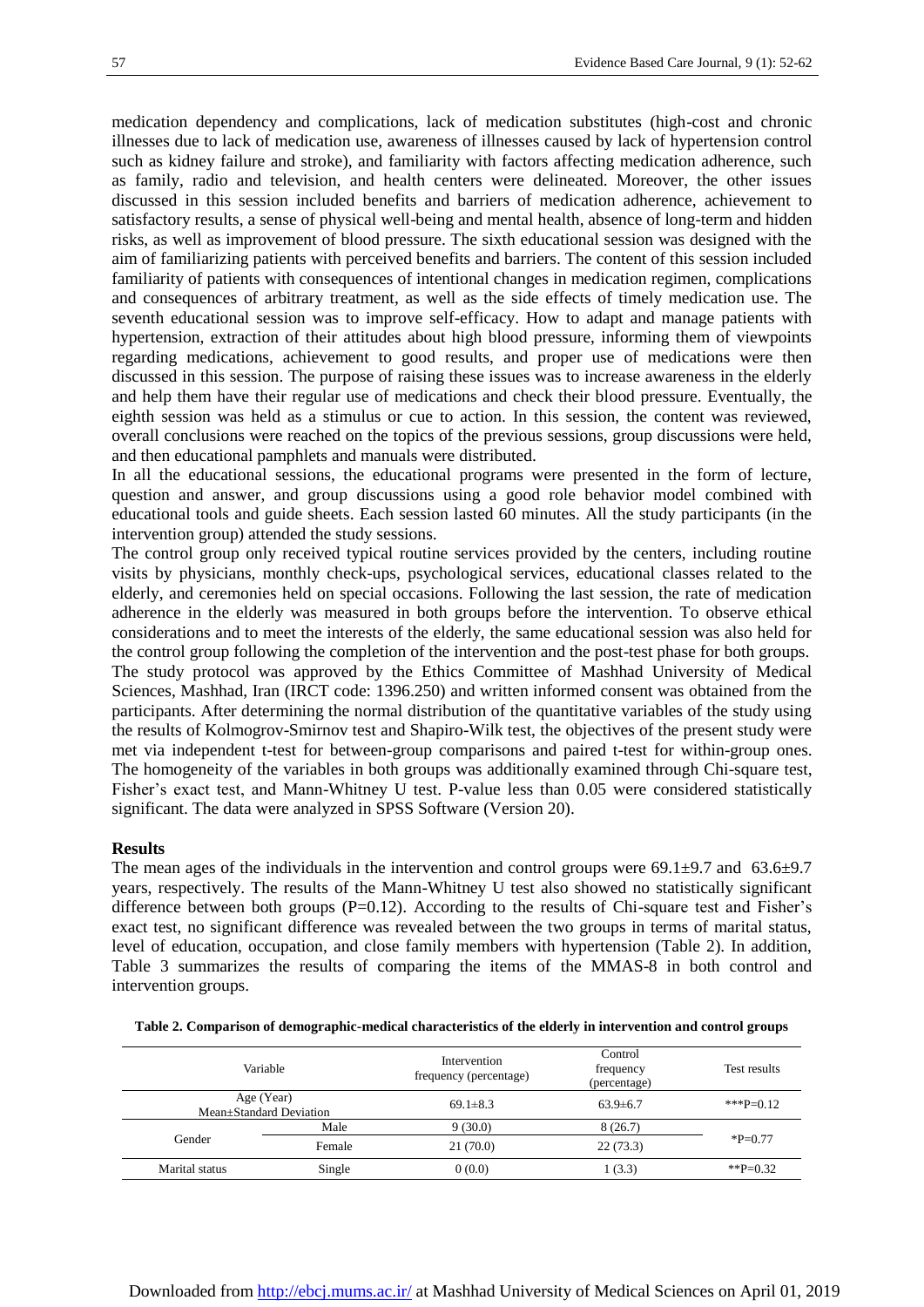|                     | Married               | 27(90.0) | 24(80.0)  |             |
|---------------------|-----------------------|----------|-----------|-------------|
|                     | Deceased spouse       | 2(6.7)   | 5(16.7)   |             |
|                     | Divorced              | 1(3.3)   | 0(0.0)    |             |
| Table2 Continued.   |                       |          |           |             |
|                     | Primary school degree | 18(60.0) | 19(63.3)  |             |
| Level of education  | High school degree    | 8(26.7)  | 10(33.3)  | ** $P=0.10$ |
|                     | Higher education      | 4(13.3)  | 1(3.3)    |             |
| Occupation          | Employed              | 0(0.0)   | 1(3.3)    |             |
|                     | Unemployed            | 8(26.7)  | 2(6.7)    | ** $P=0.20$ |
|                     | Retired               | 17(56.7) | 13(43.3)  |             |
|                     | Other                 | 5(16.7)  | 14 (46.7) |             |
| Close family member | Yes                   | 9(70.0)  | 13(43.3)  | $P = 0.07$  |
| with hypertension   | N <sub>o</sub>        | 21(30.0) | 17(56.7)  |             |

\*Chi-square test, \*\*Fisher's exact test, \*\*\*Mann-Whitney U test

#### **Table 3. Comparison of MMAS-8 items for the elderly in intervention and control groups**

| MMAS-8 items                                                                                     |                | Pre-test                                  |                                      | Post-test                                 |                                      |
|--------------------------------------------------------------------------------------------------|----------------|-------------------------------------------|--------------------------------------|-------------------------------------------|--------------------------------------|
|                                                                                                  |                | Intervention<br>Frequency<br>(percentage) | Control<br>Frequency<br>(percentage) | Intervention<br>Frequency<br>(percentage) | Control<br>Frequency<br>(percentage) |
| 1- Sometimes I forget to take the prescribed                                                     | Yes            | 27(90)                                    | 26(86.6)                             | 4(14.4)                                   | 24(80)                               |
| cardiac medications.                                                                             | No             | 3(10)                                     | 4(14.4)                              | 26(86.6)                                  | 6(20)                                |
| 2. Is there a day in the past two weeks when                                                     | Yes            | 18(60)                                    | 20(66.7)                             | 3(10)                                     | 23(76.7)                             |
| you have failed to receive cardiac medications?                                                  | N <sub>o</sub> | 12(40)                                    | 10(33.3)                             | 27(90)                                    | 7(23.3)                              |
| 3. Have you ever stopped the use of cardiac<br>medications without consulting a doctor after     | Yes            | 3(10)                                     | 2(6.7)                               | 4(14.4)                                   | 22(73.3)                             |
| feeling worse?                                                                                   | N <sub>o</sub> | 27(90)                                    | 28(93.3)                             | 26(86.6)                                  | 8(26.6)                              |
| 4. Have you ever forgotten to carry your<br>cardiac medications while traveling or while         | Yes            | 18(60)                                    | 26(86.6)                             | 2(6.7)                                    | 22(73.3)                             |
| you have been away?                                                                              | No             | 12(40)                                    | 4(14.4)                              | 28(93.3)                                  | 8(26.6)                              |
| 5. Did you take your cardiac medications                                                         | Yes            | 16(53.3)                                  | 11(36.7)                             | 23(76.7)                                  | 9(30)                                |
| yesterday?                                                                                       | No             | 14(46.7)                                  | 19(63.3)                             | 7(23.3)                                   | 21(70.0)                             |
| 6. Have you ever stopped your cardiac<br>medications as you have felt that you have              | Yes            | 16(53.3)                                  | 18(60)                               | 6(20)                                     | 19(63.3)                             |
| controlled your heart disease?                                                                   | No             | 14(46.7)                                  | 12(40)                               | 24(80.0)                                  | 11(36.7)                             |
| 7. Have you ever felt bothered with your                                                         | Yes            | 19(63.3)                                  | 17(56.7)                             | 5(16.7)                                   | 18(60)                               |
| treatment program?                                                                               | N <sub>o</sub> | 11(36.7)                                  | 13(43.3)                             | 25(83.3)                                  | 12(40)                               |
|                                                                                                  | Never          | 6(20.0)                                   | 5(16.7)                              | 19(63.3)                                  | 4(13.3)                              |
| 8. I have had problems with recalling the use of<br>medications prescribed for my heart disease? | Rarely         | 10(33.3)                                  | 10(33.3)                             | 10(33.3)                                  | 18(60)                               |
|                                                                                                  | Sometimes      | 10(33.3)                                  | 10(33.3)                             | 1(33)                                     | 5(16.7)                              |
|                                                                                                  | Always         | 4(13.3)                                   | 5(16.7)                              |                                           | 3(10.0)                              |

The results of the independent t-test demonstrated that the mean scores of medication adherence were 3.8±1.1 and 4.2±0.8 among the elderly before the intervention in the control and intervention groups, respectively. However, it was not statistically different (P=0.16). After the intervention, the mean scores of the medication adherence in the control and intervention groups were  $3.7\pm1.0$  and  $6.7\pm0.5$ ,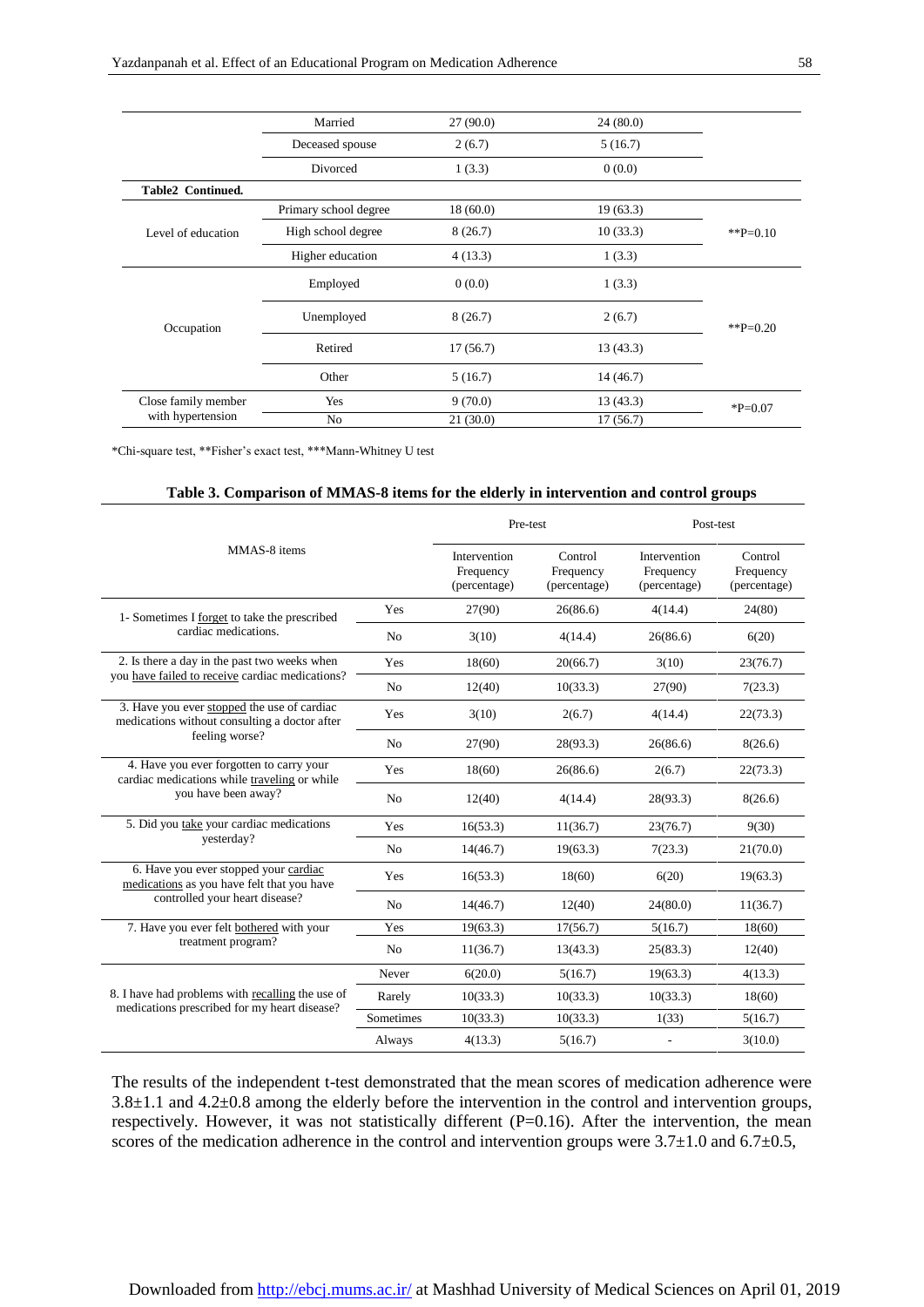| Medication adherence score      | Intervention<br>Control |                         | Paired-t test P-value |
|---------------------------------|-------------------------|-------------------------|-----------------------|
|                                 | Mean±Standard Deviation | Mean+Standard Deviation |                       |
| Before intervention             | $4.2 + 0.8$             | $3.8 + 1.1$             | $P=0.17$              |
| After Intervention              | $6.7+0.5$               | $3.7+0.1$               | $P \le 0.001$         |
| Changed after the intervention, | $2.6 + 0.8$             | $-0.1+0.1$              | $P \le 0.001$         |
| compared to those before it     |                         |                         |                       |
| Independent t test P-value      | $P \le 0.001$           | $P=0.56$                |                       |

**Table 4. Comparison of the mean and standard deviation of medication adherence in the elderly before and after the intervention in both intervention and control groups**

respectively and the results of the independent t-test showed a statistically significant difference (P˂0.001). The results of the paired t-test comparing within-group difference also showed that the mean score of medication adherence in the elderly had significantly increased after the intervention by 6.7 $\pm$ 0.5, compared to that before the intervention (4.2 $\pm$ 0.8) (P<0.001); however, such a difference was not statistically significant in the control group (P=0.56) (Table 4). Moreover, the results of two-way ANOVA showed a significant difference between the mean scores of medication adherence in terms of demographic characteristics (i.e., age, gender, level of education, marital status, and close family members suffering from hypertension) in both study groups (P>0.05).

#### **Discussion**

This clinical trial was to determine the effect of an educational program based on the HBM on medication adherence in older adults with hypertension. The results suggested that the implementation of the educational program based on this model for the elderly with hypertension referring to health centers could increase the rate of medication adherence by approximately 59%. Whereas, the rate of medication adherence in individuals in the control group during the same period had been reduced by 2.6%. Therefore, in the post-intervention phase, the mean score of medication adherence by the elderly in the intervention group was significantly higher than that in the control group. Moreover, in the within-group comparison, the mean score of medication adherence by the elderly of the intervention group had significantly improved after the intervention, compared to that before it. However, there was no significant difference in the control group. Therefore, the present study demonstrated the positive effect of the educational program based on the HBM on medication adherence in the elderly affected with hypertension.

In this respect, Yue et al. (2014) conducted a study aimed at using the HBM on improving perceptions of adherence to hypertension medications in Chinese patients. The results of this study showed that the HBM could predict 48.8% of changes in medication adherence by 82.8% accuracy. After moderating the risk factors, the HBM could also predict 50.5% of the changes in medication adherence with an accuracy equal to 86.2%, which meant that the HBM could significantly affect medication adherence in patients with hypertension (23). Although the present study was of analytic type, it was in agreement with the results of this study because it examined and confirmed the role of the HBM on medication adherence. Since intervention studies investigating the effect of a factor controlled by most of the intervening variables can have more credibility than non-intervention studies, the present study provided stronger evidence for the role of the HBM on medication adherence. Among the reasons behind the impact of the given intervention were the constructs of the HBM. According to this model, older people with high blood pressure required to feel that they were susceptible to the illness (perceived susceptibility) for compliance with self-care and behavior control. Moreover, they had to know that the illness could lead to harmful results and side effects (perceived severity). In this case, they could better adopt health measures, such as taking medications.

Farrahani Dastjani et al. (2014) carried out a study on determining the effect of education based on the HBM on medication adherence in diabetic patients. The results of this investigation showed that the constructs of perceived susceptibility, perceived benefits, self-efficacy, and performance in medication adherence had significantly increased after the educational intervention, compared to those before the intervention (24). This result was consistent with the results of the present study. It was also revealed that the HBM could encourage people with hypertension to change their lifestyle. Moreover, this model was seeking to make individuals susceptible to the risks threatening their health status and help them perceive the deterioration of their illness (18). In this study, older adults mostly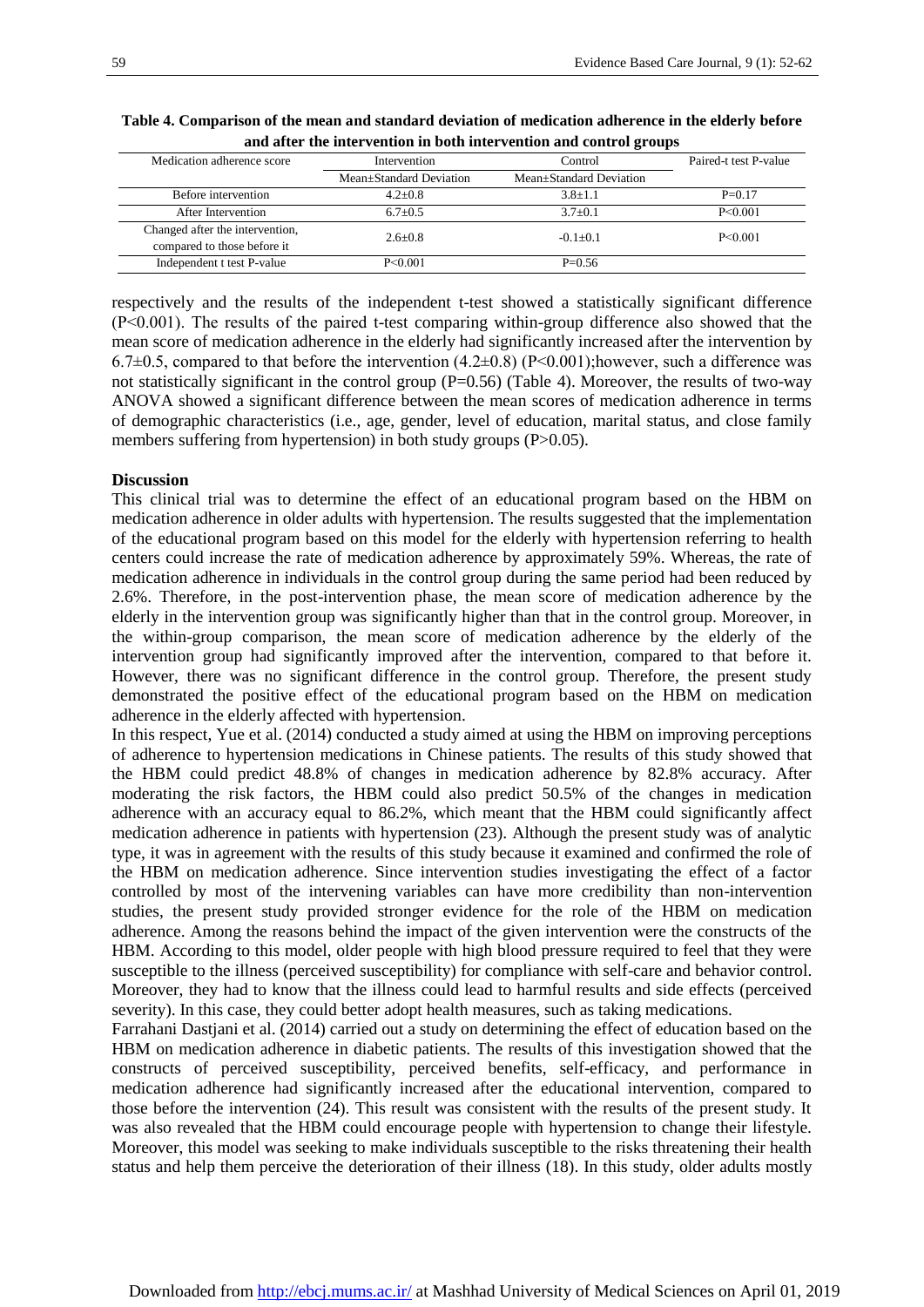required to be educated regarding the constructs of perceived benefits and barriers. Therefore, it seemed that the elderly with hypertension in the present study taught based on this standard model had more medication and treatment adherence according to the significant increase in medication adherence following the intervention, compared to that before the intervention.

Moreover, Alhalaiqa et al. (2010) examined treatment adherence in non-compliant patients with hypertension in a clinical trial. The results indicated that lower blood pressure and adherence to treatment in patients receiving medication had significantly increased by 37%, compared to the group provided with routine education (25). The obtained findings were in line with the results of the present study. This investigation was conducted on hypertensive patients with medication non-adherence in Jordan within three teaching hospitals. The present study was also conducted at two health centers and each person had his/her own health records who had also received an education. Among the probable reasons behind the consistency of the studies was the similarity of the intervention programs (i.e. an educational program for medication adherence which was in the group) research procedure, multiple centers, and study population.

In another study, Kamran et al. (2013) determined factors affecting medication adherence in patients with hypertension based on the HBM. This cross-sectional study was conducted on 671 patients with hypertension referring to three health centers in Ardabil, Iran (26). The results of this study demonstrated that medication adherence in people aged over 60 years was by 27%. The findings of the study could be also examined and justified through the HBM. The elderly who had higher levels of perceived severity, perceived susceptibility, and perceived benefits on the basis of the HBM had a better rate of medication adherence than participants with lower perceived severity, perceived susceptibility, and perceived benefits. According to this model, the perceived threat was a construct which was highly correlated with behaviors and its functioning was induced by perceived severity and perceived susceptibility. However, the relationship between risk and severity in the perceived threat is not always clear. Therefore, medication adherence in this population required understanding the value and the importance of treatment. The results of this investigation were also consistent with the findings of the present study. In this study, the patients mostly required education regarding the constructs of perceived benefits and barriers. Of the possible reasons behind this consistency were similarities in the use of the MMAS-8 and the educational intervention based on the HBM, multiple centers in the study, and statistical populations.

Among the limitations of this study were differences in the demographic characteristics of the participants that could affect the way they had responded to the questionnaire items. Since the participants were elderly individuals and the dependent variables in this study was medication adherence of self-report type, the mental and psychological conditions of the older adults could have an effect on the way they had answered the questionnaire items. Accordingly, there were attempts to complete the questionnaires at a time and place wherein the elderly could feel maximum comfort. Due to the limitations of this model, it did not seem appropriate to change behaviors in a long-term manner.

#### **Implications for Practice**

Considering the positive effect of the educational program based on the HBM on the increase of medication adherence on elderly patients with hypertension and the results of the pre-intervention phase, there was low rate medication adherence. This value was moderate and high following education. Therefore, this program might help the elderly change their beliefs and improve their medication adherence. The results of this study were effective in terms of controlling self-care behaviors and one of the significant points of this study was the use of the community-based procedure of the model. The recommended educational program and the active role of the elderly in the self-care process were also fulfilled by this intervention. Given that this study was conducted on elderly patients with hypertension referring to health centers, the results of this study could be of importance in strengthening the role of community-based nurses. Therefore, it was recommended to use this program for educating the elderly in health centers and other senior healthcare centers. It was also suggested to conduct further studies on the use of this model to promote medication adherence over a longer period and on ischemic heart disease.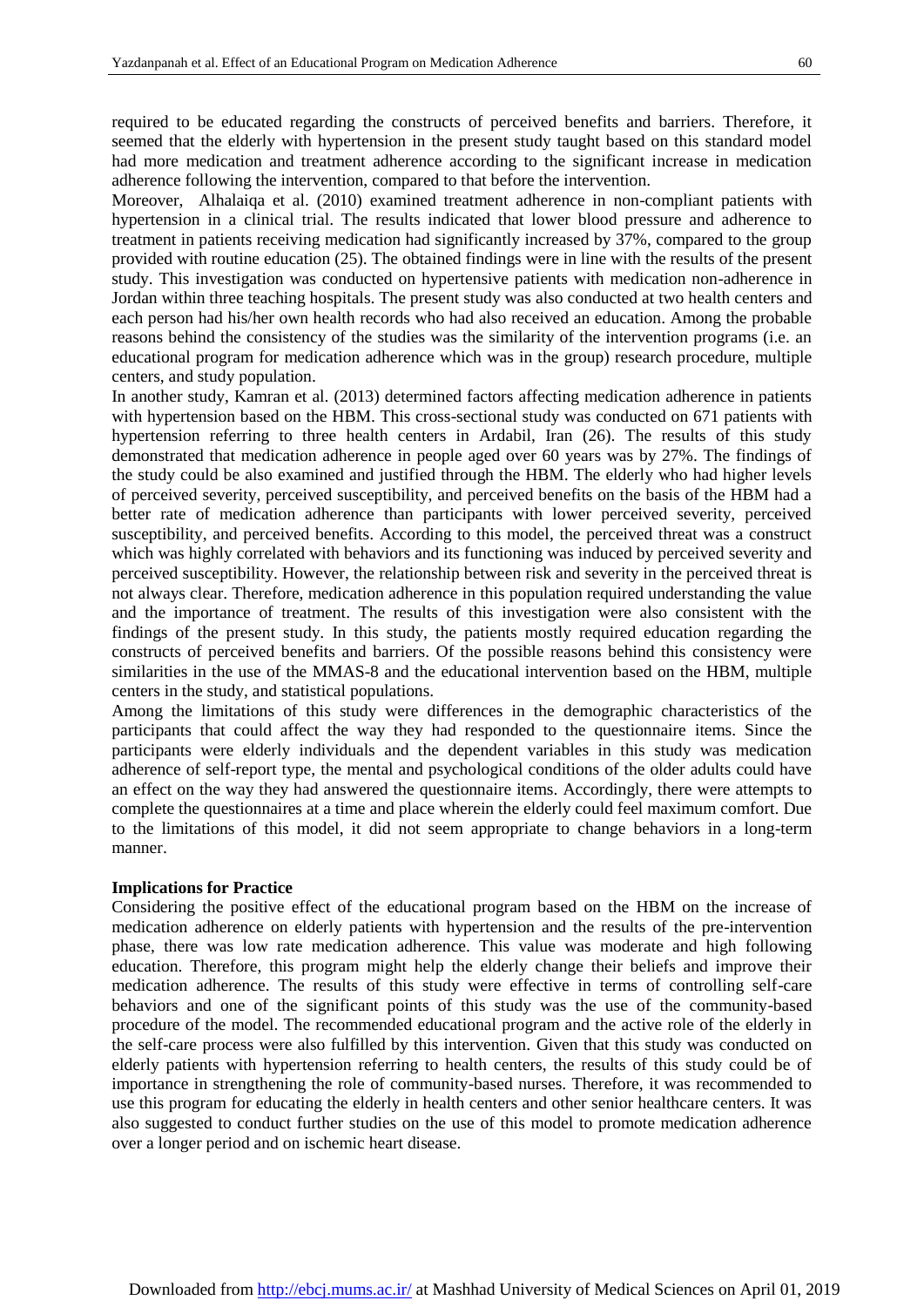#### **Acknowledgments**

This study was extracted from an MSc thesis in Geriatric Nursing approved by the Ethics Committee of Mashhad University of Medical Sciences, Mashhad, Iran, (code: 1396.250) and archived in Iranian Registry of Clinical Trials (IRCT20171125037616N1). The authors, hereby, express their gratitude to the Research Deputy for their financial support. As well, the authors appreciate all the professors of the School of Nursing and Midwifery, authorities working in Danesh Amooz and Sadaf Health Centers, as well as the respected elderly individuals who contributed to this study.

#### **Conflict of Interest**

The authors declare that there is no conflict of interest regarding the publication of this article.

#### **References**

- 1.Khoga-Naamat K, Sadeghi H, Sahebozamani M. The effect of resistance and endurance training on health-related quality of life in elderlies. Journal of Isfahan Medical School 2014;32(303):1623-31.
- 2.Ng TP, Niti M, Chiam PC, Kua EH. Prevalence and correlates of functional disability in multiethnic elderly Singaporeans. [J Am Geriatr Soc.](https://www.ncbi.nlm.nih.gov/pubmed/16420194) 2006 Jan;54(1):21-9.
- 3[.Selected Results of the 2016 National Population and Housing Census.](https://www.amar.org.ir/Portals/1/census/2016/Iran_Census_2016_Selected_Results.pdf) Population and Housing Censuses. Statistical Center of Iran. Available from: https://www.amar.org.ir/Portals/1/census/2016/Iran\_Census\_2016\_Selected\_Results.pdf
- 4.Tajvar, M. Family, Social Support and Health Status of Older People in Tehran.[PhD Dissertation] London: London School of Hygiene & Tropical Medicine; 2015.
- 5.Barfarazi H, Pourghaznein T, Mohajer S, Mazlom S, Asgharinekah S. Evaluating the Effect of Painting Therapy on Happiness in the Elderly. Evidence Based Care, 2018; 8(3): 17-26.
- 6.Askari M, Mazlom S, Mohajer S, Azhari A. Comparing the Effects of Aquatic and Land-based Exercises on the Bio-motor Abilities of Elderly Men. Evidence Based Care, 2018; 8(2): 7-17.
- 7.Janssen I, Heymsfield SB, Ross R. Low relative skeletal muscle mass (sarcopenia) in older persons is associated with functional impairment and physical disability. [J Am Geriatr Soc.](https://www.ncbi.nlm.nih.gov/pubmed/12028177) 2002 May; 50(5): 889-96.
- 8.Cavani V, Mier CM, Musto AA, Tummers N. Effects of a 6-week resistance-training program on functional fitness of older adults. Journal of aging and physical activity. 2002;10(4):443-52.
- 9.Pourtaghi F, Emami Moghadam Z, Ramezani M, Behnam Vashani H, Mohajer S. Effect of Resistance Training using Thera-Band on Muscular Strength and Quality of Life among the Elderly. Evidence Based Care, 2017; 7(3): 7-16.
- 10.Onoruoiza SI, Musa A, Umar BD, Kunle YS. Using health beliefs model as an intervention to noncompliance with hypertension information among hypertensive patient. IOSR Journal Of Humanities And Social Science (IOSR-JHSS) . 2015;20(9):11-16.
- 11.Mostafavi F, Najimi A, Sharifirad G, Golshiri P. Beliefs about medicines in patients with hypertension: The instrument validity and reliability in Iran. [Mater Sociomed.](https://www.ncbi.nlm.nih.gov/pmc/articles/PMC5034995/) 2016 Jul 24; 28(4): 298–302.
- 12.Minaiyan M, Taheri M, Mirmoghtadaee P, Marasi M. Comparative Role of Demographic Factors and Patient's Belief about Prescribed Medicine on Adherence to Drug Treatment in Chronic Diseases. Journal of Isfahan Medical School. 2011;29(156).
- 13.Aflakseir A. Role of illness and medication perceptions on adherence to medication in a group of Iranian patients with type 2 diabetes. [J Diabetes.](https://www.ncbi.nlm.nih.gov/pubmed/22221835) 2012 Sep;4(3):243-7.
- 14.Lo SH, Chau JP, Woo J, Thompson DR, Choi KC. Adherence to antihypertensive medication in older adults with hypertension. [J Cardiovasc Nurs.](https://www.ncbi.nlm.nih.gov/pubmed/25774846) 2016 Jul-Aug;31(4):296-303.
- 15.Rajpura J, Nayak R. Medication adherence in a sample of elderly suffering from hypertension: evaluating the influence of illness perceptions, treatment beliefs, and illness burden. [J Manag Care](https://www.ncbi.nlm.nih.gov/pubmed/24511766)  [Pharm.](https://www.ncbi.nlm.nih.gov/pubmed/24511766) 2014 Jan;20(1):58-65.
- 16.Shiri C, Srinivas SC, Futter WT, Radloff SE. The role of insight into and beliefs about medicines of hypertensive patients. Cardiovascular journal of Africa. 2007;18(6):353-357.